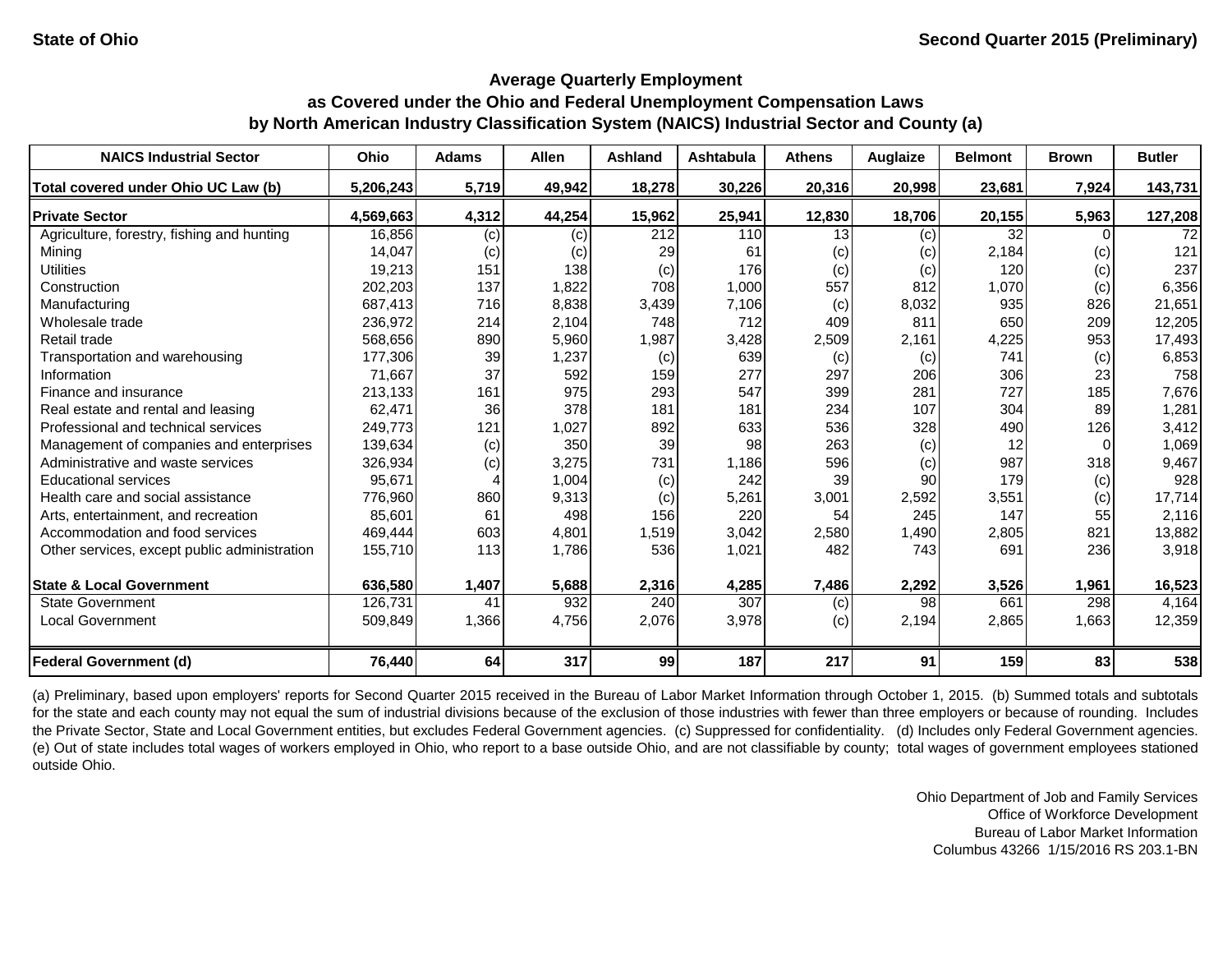| <b>NAICS Industrial Sector</b>               | Carroll         | Champaign | <b>Clark</b> | <b>Clermont</b> | <b>Clinton</b> | Columbiana | Coshocton | <b>Crawford</b> | Cuyahoga | <b>Darke</b>    |
|----------------------------------------------|-----------------|-----------|--------------|-----------------|----------------|------------|-----------|-----------------|----------|-----------------|
| Total covered under Ohio UC Law (b)          | 6,809           | 10,788    | 48,649       | 57,445          | 15,894         | 30,314     | 10,997    | 13,406          | 700,854  | 18,502          |
| <b>Private Sector</b>                        | 5,847           | 8,915     | 42,108       | 50,574          | 13,736         | 26,019     | 9,511     | 11,621          | 624,162  | 16,315          |
| Agriculture, forestry, fishing and hunting   | 17              | (c)       | 430          | (c)             | (c)            | 150        | 75        | (c)             | 260      | (c)             |
| Mining                                       | 173             | (c)       | 81           | (c)             | (c)            | 289        | 110       | (c)             | 311      | (c)             |
| <b>Utilities</b>                             | 46              | (c)       | (c)          | 310             | (c)            | 93         | 307       | (c)             | 1,421    | 49              |
| Construction                                 | 443             | 278       | 1,074        | 3,244           | 250            | 1,020      | 908       | 378             | 20,839   | 898             |
| Manufacturing                                | 1,463           | 3,666     | 6,747        | 5,683           | 3,077          | 6,185      | 2,596     | 3,093           | 70,232   | 4,628           |
| Wholesale trade                              | 237             | (c)       | (c)          | 2,557           | (c)            | 938        | 113       | 539             | 33,249   | 826             |
| Retail trade                                 | 803             | 1,018     | 5,588        | 9,406           | 1,629          | 4,202      | 1,327     | 1,338           | 62,963   | 1,949           |
| Transportation and warehousing               | 381             | 357       | 2,455        | 2,391           | 2,599          | 1,077      | 258       | (c)             | 19,663   | 1,081           |
| Information                                  | 28              | 64        | 155          | 1,146           | 255            | 155        | 59        | 64              | 11,943   | 92              |
| Finance and insurance                        | 71              | 200       | 3,032        | 3,049           | 315            | 534        | 226       | 581             | 37,800   | 570             |
| Real estate and rental and leasing           | 189             | 66        | 470          | 887             | 129            | 309        | 73        | 72              | 13,285   | 104             |
| Professional and technical services          | 125             | (c)       | 806          | 2,495           | 209            | 426        | (c)       | 516             | 44,644   | (c)             |
| Management of companies and enterprises      | $\Omega$        | (c)       | 1,080        | 582             | 241            | 113        | (c)       | (c)             | 20,307   | (c)             |
| Administrative and waste services            | 236             | 373       | 2,656        | 3,153           | 700            | 1,458      | 265       | (c)             | 46,747   | 464             |
| <b>Educational services</b>                  | $\Omega$        | 183       | 737          | 494             | (c)            | 172        | 85        | (c)             | 19,541   | 56              |
| Health care and social assistance            | 647             | 837       | 7,803        | 5,755           | (c)            | 5,231      | 1,664     | (c)             | 129.592  | 2,622           |
| Arts, entertainment, and recreation          | 142             | 147       | 467          | 896             | 94             | 292        | 112       | 96              | 13,688   | 272             |
| Accommodation and food services              | 638             | 698       | 4,906        | 6,586           | 1,121          | 2,350      | 771       | 1,158           | 56,670   | 1,131           |
| Other services, except public administration | 209             | 368       | 1,790        | 1,830           | 315            | 1,026      | 286       | 427             | 21,006   | 580             |
| <b>State &amp; Local Government</b>          | 962             | 1,873     | 6,541        | 6,871           | 2,158          | 4,295      | 1,486     | 1,785           | 76,692   | 2,187           |
| <b>State Government</b>                      | $\overline{32}$ | 56        | 148          | 715             | 140            | 338        | 49        | 121             | 4,111    | $\overline{42}$ |
| <b>Local Government</b>                      | 930             | 1,817     | 6,393        | 6,156           | 2,018          | 3,957      | 1,437     | 1,664           | 72,581   | 2,145           |
| <b>Federal Government (d)</b>                | 46              | 63        | 545          | 335             | 129            | 599        | 68        | 79              | 15,876   | 99              |

(a) Preliminary, based upon employers' reports for Second Quarter 2015 received in the Bureau of Labor Market Information through October 1, 2015. (b) Summed totals and subtotals for the state and each county may not equal the sum of industrial divisions because of the exclusion of those industries with fewer than three employers or because of rounding. Includes the Private Sector, State and Local Government entities, but excludes Federal Government agencies. (c) Suppressed for confidentiality. (d) Includes only Federal Government agencies. (e) Out of state includes total wages of workers employed in Ohio, who report to a base outside Ohio, and are not classifiable by county; total wages of government employees stationed outside Ohio.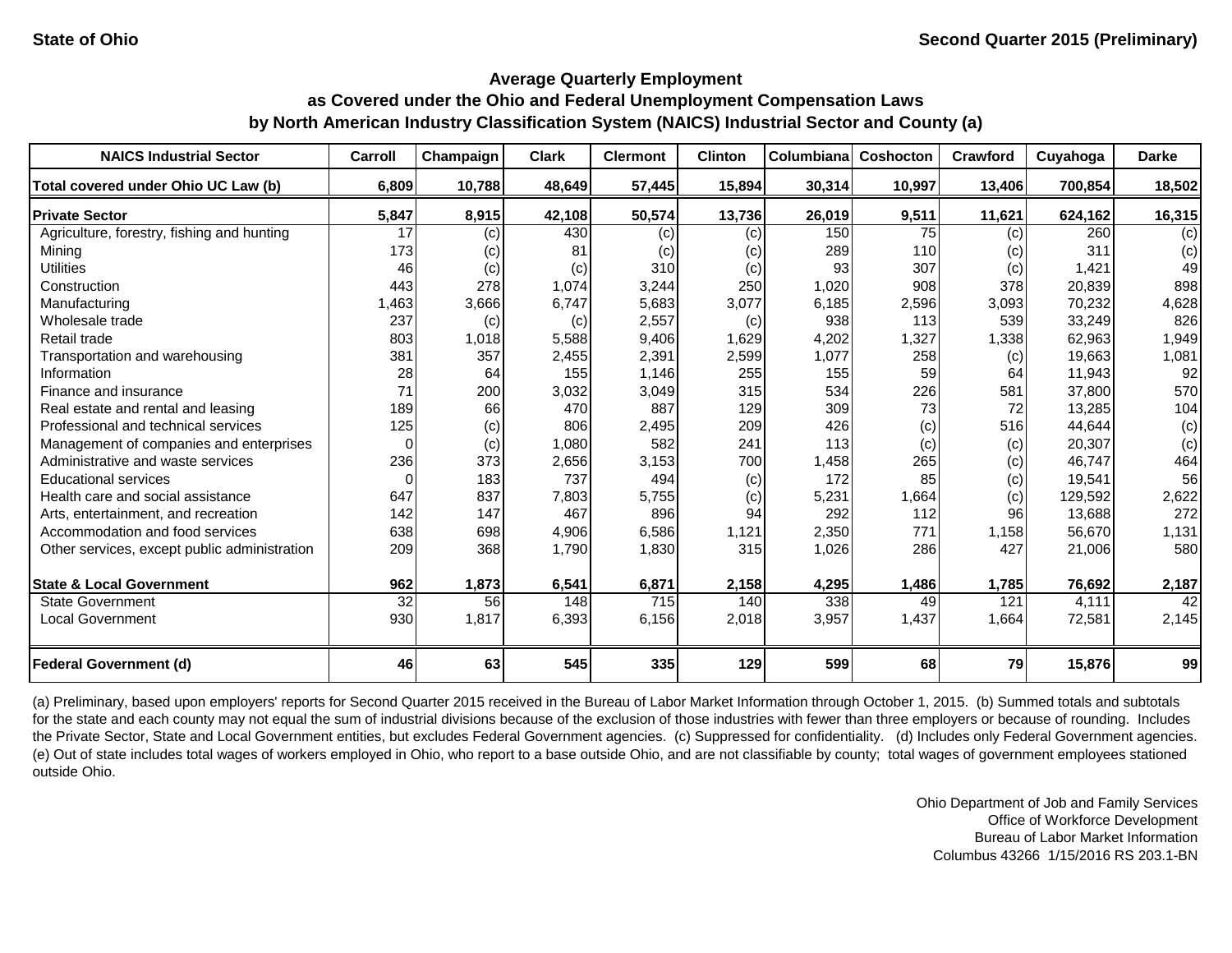| <b>NAICS Industrial Sector</b>               | <b>Defiance</b> | <b>Delaware</b> | Erie   | <b>Fairfield</b> | <b>Fayette</b> | <b>Franklin</b> | <b>Fulton</b> | Gallia | Geauga | Greene |
|----------------------------------------------|-----------------|-----------------|--------|------------------|----------------|-----------------|---------------|--------|--------|--------|
| Total covered under Ohio UC Law (b)          | 15,718          | 84,450          | 37,933 | 42,041           | 11,249         | 707,311         | 18,299        | 10,878 | 34,735 | 57,125 |
| <b>Private Sector</b>                        | 13,789          | 77,217          | 33,069 | 35,669           | 9,558          | 606,022         | 15,798        | 9,241  | 30,788 | 48,531 |
| Agriculture, forestry, fishing and hunting   | 172             | (c)             | (c)    | 56               | 105            | 415             | (c)           | (c)    | (c)    | (c)    |
| Mining                                       |                 | (c)             | (c)    | 91               |                | 320             | (c)           | (c)    | (c)    | (c)    |
| <b>Utilities</b>                             | (c)             | 141             | (c)    | 237              | (c)            | 3,457           | (c)           | 733    | (c)    | (c)    |
| Construction                                 | 378             | 3,224           | 928    | 1,816            | 248            | 22,633          | 835           | 212    | 2,277  | 1,469  |
| Manufacturing                                | 3,747           | 6,259           | 6,115  | 4,189            | 1,589          | 37,920          | 6,463         | 574    | 7,332  | 3,419  |
| Wholesale trade                              | (c)             | 2,400           | 946    | 911              | (c)            | 28,410          | 799           | 143    | 1,921  | 1,038  |
| Retail trade                                 | 2,394           | 11,326          | 4,619  | 6,760            | 2,645          | 68,525          | 1,778         | 1,600  | 4,360  | 9,842  |
| Transportation and warehousing               | 503             | 2,235           | (c)    | 788              | 1,127          | 37,416          | (c)           | 175    | (c)    | (c)    |
| Information                                  | 210             | 565             | 323    | 271              | 40             | 14,631          | 97            | 78     | (c)    | 625    |
| Finance and insurance                        | 618             | 5,648           | 589    | 744              | 458            | 46,981          | 217           | 352    | 643    | 1,078  |
| Real estate and rental and leasing           | 68              | 832             | 306    | 454              | 61             | 10,685          | 61            | 33     | 298    | 541    |
| Professional and technical services          | 193             | 5,840           | 446    | 1,010            | 130            | 43,818          | (c)           | (c)    | 1,117  | 7,869  |
| Management of companies and enterprises      | 65              | 10,151          | 200    | 167              | 0              | 25,162          | (c)           | (c)    | 182    | 671    |
| Administrative and waste services            | 539             | 4,118           | 948    | 3,468            | 301            | 56,043          | 400           | 377    | 2,195  | 2,500  |
| <b>Educational services</b>                  | (c)             | 1,386           | 291    | 325              | (c)            | 14,657          | (c)           | (c)    | 625    | 1,547  |
| Health care and social assistance            | (c)             | 6,686           | 4,989  | 6,699            | (c)            | 101,058         | (c)           | (c)    | 4,274  | 6,810  |
| Arts, entertainment, and recreation          | 95              | 3,533           | 3,865  | 539              | 120            | 9,603           | 385           | 33     | 654    | 601    |
| Accommodation and food services              | 1,495           | 10,041          | 6,105  | 5,759            | 1,120          | 62,599          | 1,278         | 994    | 2,514  | 7,863  |
| Other services, except public administration | 570             | 2,459           | 868    | 1,387            | 161            | 21,691          | 359           | 317    | (c)    | 1,432  |
|                                              |                 |                 |        |                  |                |                 |               |        |        |        |
| <b>State &amp; Local Government</b>          | 1,929           | 7,233           | 4,864  | 6,372            | 1,691          | 101,289         | 2,501         | 1,637  | 3,947  | 8,594  |
| <b>State Government</b>                      | $\overline{79}$ | 342             | 1,038  | 799              | 41             | 50,998          | 118           | 286    | 284    | (c)    |
| Local Government                             | 1,850           | 6,891           | 3,826  | 5,573            | 1,650          | 50,291          | 2,383         | 1,351  | 3,663  | (c)    |
| <b>Federal Government (d)</b>                | 81              | 222             | 284    | 228              | 50             | 12,566          | 95            | 69     | 97     | 13,797 |

(a) Preliminary, based upon employers' reports for Second Quarter 2015 received in the Bureau of Labor Market Information through October 1, 2015. (b) Summed totals and subtotals for the state and each county may not equal the sum of industrial divisions because of the exclusion of those industries with fewer than three employers or because of rounding. Includes the Private Sector, State and Local Government entities, but excludes Federal Government agencies. (c) Suppressed for confidentiality. (d) Includes only Federal Government agencies. (e) Out of state includes total wages of workers employed in Ohio, who report to a base outside Ohio, and are not classifiable by county; total wages of government employees stationed outside Ohio.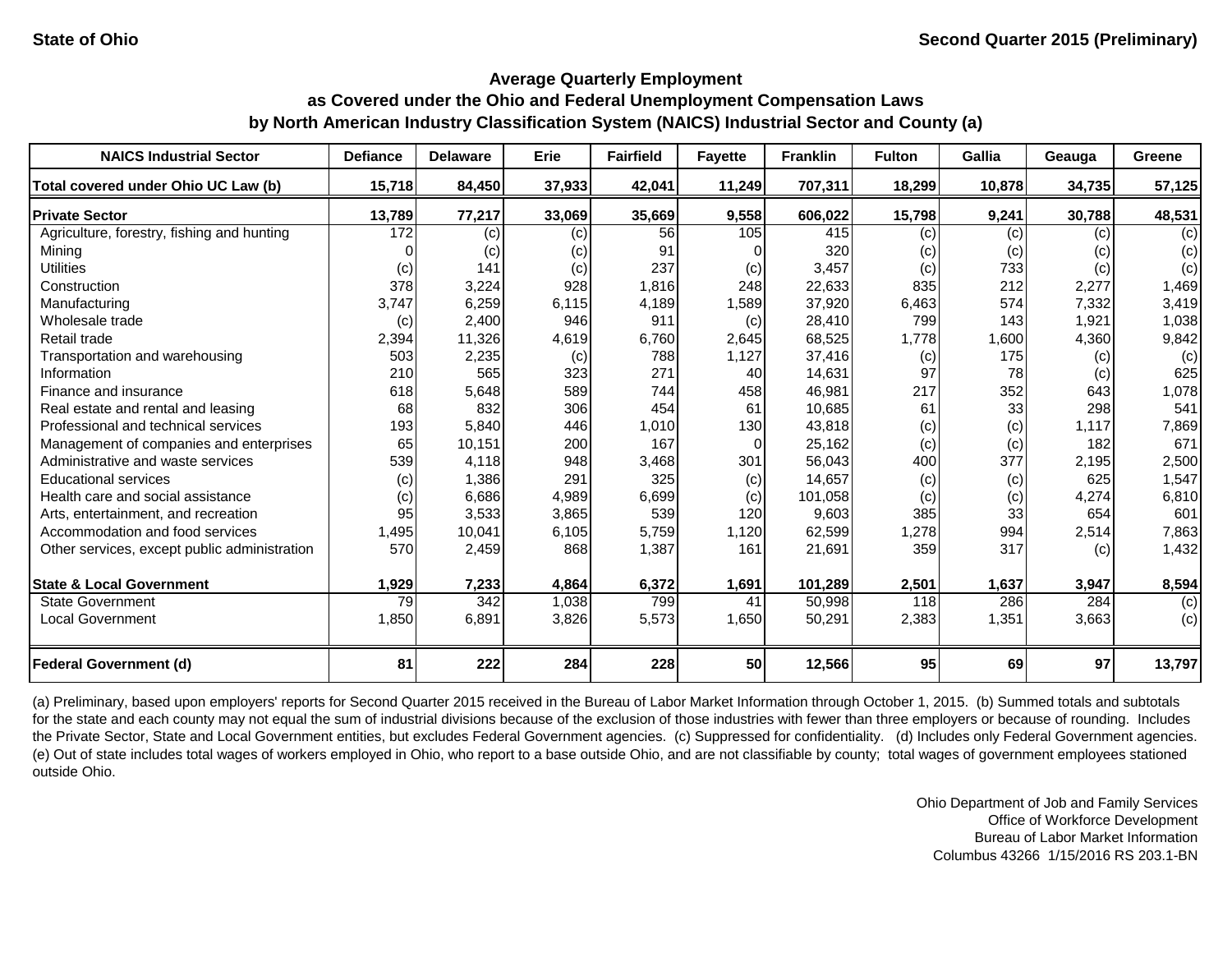| <b>NAICS Industrial Sector</b>               | <b>Guernsey</b> | <b>Hamilton</b> | <b>Hancock</b> | <b>Hardin</b> | <b>Harrison</b> | Henry    | Highland | <b>Hocking</b> | <b>Holmes</b> | Huron           |
|----------------------------------------------|-----------------|-----------------|----------------|---------------|-----------------|----------|----------|----------------|---------------|-----------------|
| Total covered under Ohio UC Law (b)          | 15,422          | 498,852         | 44,624         | 8,390         | 3,924           | 10,797   | 10,341   | 6,561          | 19,187        | 20,237          |
| <b>Private Sector</b>                        | 13,236          | 456,532         | 41,534         | 6,969         | 3,180           | 8,796    | 7,877    | 4,825          | 17,671        | 17,833          |
| Agriculture, forestry, fishing and hunting   | 38              | 267             | (c)            | 190           | 14              | (c)      | 40       | (c)            | 244           | (c)             |
| Mining                                       | 595             | 152             | (c)            | 0             | 550             | (c)      | 38       | (c)            | 77            | (c)             |
| <b>Utilities</b>                             | 54              | 1,043           | 96             | 47            | (c)             | (c)      | 60       | 11             | (c)           | (c)             |
| Construction                                 | 847             | 20,796          | 1,043          | 112           | 289             | 644      | 277      | 272            | 2,067         | 1,561           |
| Manufacturing                                | 2,977           | 48,519          | 12,476         | 2,123         | 320             | 2,893    | 1,784    | 894            | 7,179         | 5,737           |
| Wholesale trade                              | 350             | 22,640          | 1,453          | 206           | 275             | (c)      | 214      | 57             | 907           | (c)             |
| Retail trade                                 | 1,944           | 43,130          | 4,364          | 867           | 331             | 986      | 1,584    | 802            | 2,421         | 2,136           |
| Transportation and warehousing               | 363             | 11,339          | 3,286          | 191           | (c)             | 500      | 136      | 34             | (c)           | 773             |
| Information                                  | 95              | 8,159           | 350            | 60            | (c)             | 111      | 73       | 33             | 98            | 196             |
| Finance and insurance                        | 216             | 25,876          | 621            | 218           | 61              | 243      | 378      | 191            | 380           | 420             |
| Real estate and rental and leasing           | 79              | 6,979           | 361            | 54            | 84              | 73       | 75       | 112            | 48            | 134             |
| Professional and technical services          | 336             | 37,430          | 1,180          | 117           | 83              | 90       | (c)      | 90             | (c)           | 285             |
| Management of companies and enterprises      | 46              | 30,412          | 2,805          | $\Omega$      | (c)             | $\Omega$ | (c)      |                | (c)           | 167             |
| Administrative and waste services            | 451             | 31,439          | 2,013          | 78            | (c)             | 167      | 426      | 190            | 341           | 319             |
| <b>Educational services</b>                  | 62              | 12,561          | 976            | (c)           | $\Omega$        | 41       | 49       | 28             | (c)           | 269             |
| Health care and social assistance            | 2,535           | 84,837          | 4,881          | (c)           | 465             | 1,534    | 1,223    | 652            | (c)           | 2,351           |
| Arts, entertainment, and recreation          | 51              | 11,934          | 262            | 67            | 53              | 30       | 66       | 36             | 118           | 202             |
| Accommodation and food services              | 1,834           | 43,890          | 3,997          | 840           | 194             | 615      | 1,064    | 1,089          | 1,412         | 1,564           |
| Other services, except public administration | 363             | 15,131          | 1,280          | 212           | (c)             | 474      | 251      | 217            | 272           | 642             |
| <b>State &amp; Local Government</b>          | 2,186           | 42,320          | 3,090          | 1,421         | 744             | 2,001    | 2,464    | 1,736          | 1,516         | 2,404           |
| State Government                             | 495             | 7,878           | 177            | 35            | 49              | 49       | 97       | 305            | 39            | $\overline{73}$ |
| <b>Local Government</b>                      | 1,691           | 34,442          | 2,913          | 1,386         | 695             | 1,952    | 2,367    | 1,431          | 1,477         | 2,331           |
| <b>Federal Government (d)</b>                | 109             | 8,405           | 149            | 71            | 48              | 71       | 91       | 46             | 60            | 143             |

(a) Preliminary, based upon employers' reports for Second Quarter 2015 received in the Bureau of Labor Market Information through October 1, 2015. (b) Summed totals and subtotals for the state and each county may not equal the sum of industrial divisions because of the exclusion of those industries with fewer than three employers or because of rounding. Includes the Private Sector, State and Local Government entities, but excludes Federal Government agencies. (c) Suppressed for confidentiality. (d) Includes only Federal Government agencies. (e) Out of state includes total wages of workers employed in Ohio, who report to a base outside Ohio, and are not classifiable by county; total wages of government employees stationed outside Ohio.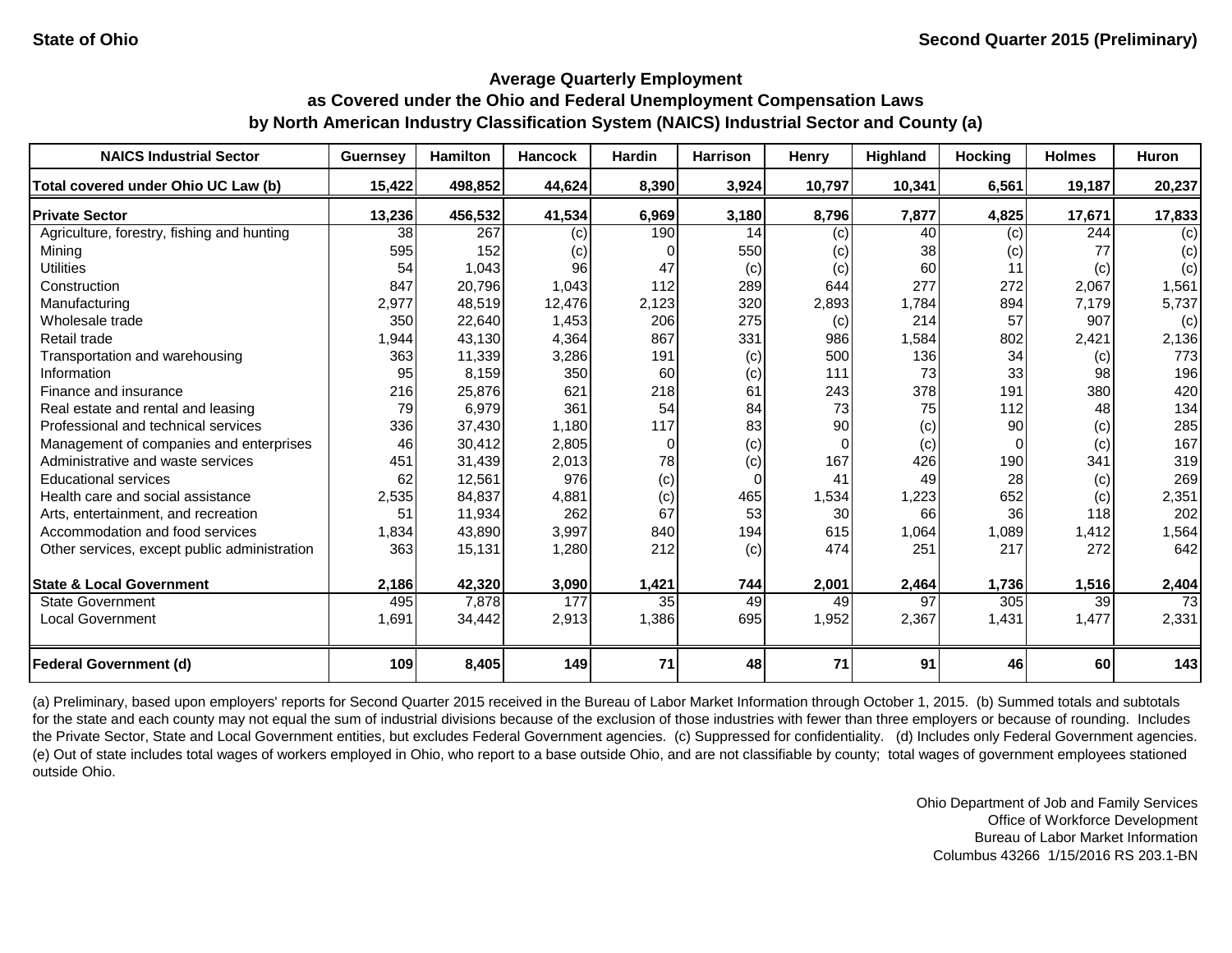| <b>NAICS Industrial Sector</b>               | <b>Jackson</b> | <b>Jefferson</b> | <b>Knox</b> | Lake   | Lawrence | Licking | Logan  | Lorain | Lucas   | <b>Madison</b> |
|----------------------------------------------|----------------|------------------|-------------|--------|----------|---------|--------|--------|---------|----------------|
| Total covered under Ohio UC Law (b)          | 10,259         | 20,722           | 20,543      | 95,698 | 12,502   | 53,241  | 19,556 | 97,127 | 207,046 | 15,390         |
| <b>Private Sector</b>                        | 8,790          | 17,612           | 17,881      | 84,414 | 9,740    | 45,846  | 17,511 | 82,791 | 181,646 | 12,334         |
| Agriculture, forestry, fishing and hunting   | 54             |                  | 132         | 1,202  |          | 766     | 114    | 1,070  | 354     | 226            |
| Mining                                       | 76             | (c)              | 80          | 197    | (c)      | 111     | 36     | 27     | 117     | 0              |
| <b>Utilities</b>                             | (c)            | 845              | 48          | 1,133  | 89       | 197     | 31     | 233    | 391     |                |
| Construction                                 | 425            | (c)              | 671         | 4.119  | 896      | 2,990   | 587    | 4,324  | 8,603   | 441            |
| Manufacturing                                | 3,101          | 1,093            | 4,820       | 21,177 | (c)      | 6,690   | 5,059  | 17,283 | 23,675  | 4,059          |
| Wholesale trade                              | 156            | 493              | 435         | 3,828  | 243      | 1,718   | 889    | 3,309  | 7,342   | 360            |
| Retail trade                                 | 1,477          | 3,161            | 2,203       | 12,703 | 1,925    | 7,288   | 1,638  | 12,799 | 23,942  | 1,490          |
| Transportation and warehousing               | (c)            | 1,337            | 266         | 1,112  | 762      | 1,578   | 1,693  | 2,095  | 6,493   | 1,826          |
| Information                                  | 70             | 336              | 131         | 657    | 67       | 298     | 72     | 631    | 2,366   | 42             |
| Finance and insurance                        | 281            | 406              | 385         | 1,561  | 277      | 2,688   | 283    | 2,299  | 5,290   | 155            |
| Real estate and rental and leasing           | 68             | 237              | 141         | 814    | 118      | 448     | 155    | 857    | 2,228   | 96             |
| Professional and technical services          | (c)            | 275              | 416         | 2,759  | 168      | 1,744   | (c)    | 2,224  | 8,909   | 638            |
| Management of companies and enterprises      | (c)            | 14               | 121         | 1,237  | 81       | 769     | (c)    | 1,198  | 5,425   | (c)            |
| Administrative and waste services            | 396            | 820              | 1,255       | 4,971  | 307      | 2,424   | 1,955  | 6,129  | 15,048  | (c)            |
| <b>Educational services</b>                  | 41             | (c)              | 1,268       | 1,749  | 96       | 911     | 14     | 2,550  | 3,437   | (c)            |
| Health care and social assistance            | 1,167          | (c)              | 3,002       | 11,141 | 2,609    | 7,097   | 1,873  | 12,759 | 37,518  | (c)            |
| Arts, entertainment, and recreation          | 31             | 289              | 159         | 1,213  | 34       | 623     | 218    | 1,306  | 4,488   | 47             |
| Accommodation and food services              | 858            | 1,784            | 1,789       | 9,879  | 1,142    | 5,426   | 1,397  | 8,778  | 19,419  | 996            |
| Other services, except public administration | 265            | 707              | 558         | 2,962  | 304      | 2,079   | 487    | 2,921  | 6,600   | 170            |
| <b>State &amp; Local Government</b>          | 1,469          | 3,110            | 2,662       | 11,284 | 2,762    | 7,395   | 2,045  | 14,336 | 25,400  | 3,056          |
| <b>State Government</b>                      | 139            | 65               | 294         | 93     | 306      | 793     | 79     | 1,099  | 7,467   | 1,306          |
| <b>Local Government</b>                      | 1,330          | 3,045            | 2,368       | 11,191 | 2,456    | 6,602   | 1,966  | 13,237 | 17,933  | 1,750          |
| <b>Federal Government (d)</b>                | 67             | 164              | 103         | 456    | 126      | 356     | 110    | 1,093  | 1,770   | 75             |

(a) Preliminary, based upon employers' reports for Second Quarter 2015 received in the Bureau of Labor Market Information through October 1, 2015. (b) Summed totals and subtotals for the state and each county may not equal the sum of industrial divisions because of the exclusion of those industries with fewer than three employers or because of rounding. Includes the Private Sector, State and Local Government entities, but excludes Federal Government agencies. (c) Suppressed for confidentiality. (d) Includes only Federal Government agencies. (e) Out of state includes total wages of workers employed in Ohio, who report to a base outside Ohio, and are not classifiable by county; total wages of government employees stationed outside Ohio.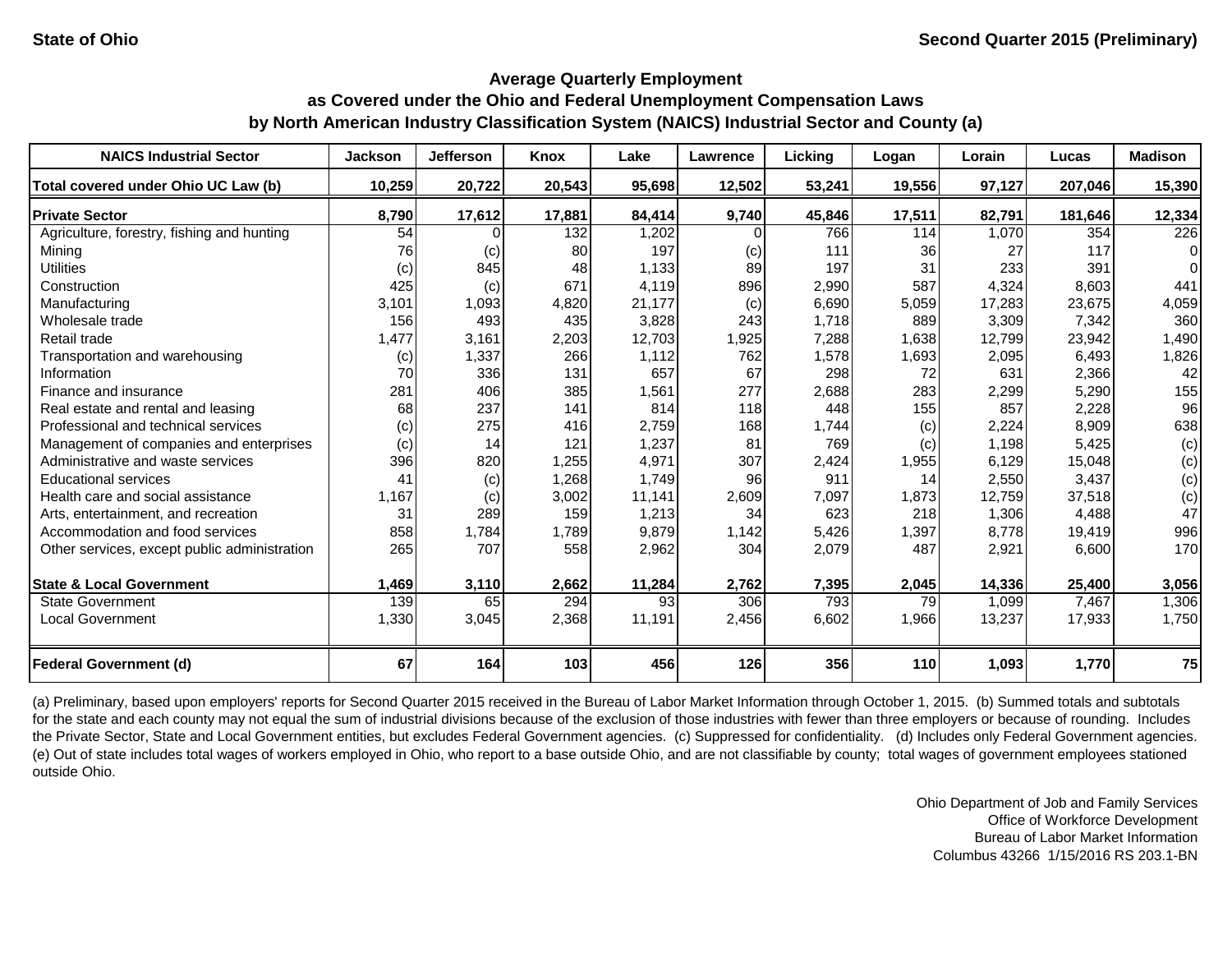| <b>NAICS Industrial Sector</b>               | <b>Mahoning</b> | <b>Marion</b> | <b>Medina</b> | <b>Meigs</b> | <b>Mercer</b> | Miami  | <b>Monroe</b> | <b>Montgomery</b> | Morgan   | <b>Morrow</b>   |
|----------------------------------------------|-----------------|---------------|---------------|--------------|---------------|--------|---------------|-------------------|----------|-----------------|
| Total covered under Ohio UC Law (b)          | 97,017          | 24,220        | 59,303        | 3,561        | 19,533        | 40,626 | 2,871         | 245,342           | 2,647    | 5,480           |
| <b>Private Sector</b>                        | 84,628          | 20,484        | 52,463        | 2,468        | 16,906        | 35,947 | 2,130         | 218,453           | 2,013    | 3,900           |
| Agriculture, forestry, fishing and hunting   | 165             | (c)           | 202           | 69           | (c)           | (c)    | 31            | 250               | (c)      | $\overline{28}$ |
| Mining                                       | 270             | (c)           | 15            | 63           | (c)           | (c)    | 187           | 33                | (c)      | 13              |
| <b>Utilities</b>                             | 347             | 90            | (c)           | (c)          | (c)           | (c)    | 35            | 682               | (c)      | (c)             |
| Construction                                 | 4,695           | 528           | 3,400         | 236          | 1,039         | 1,483  | 277           | 8,702             | 137      | 543             |
| Manufacturing                                | 9,140           | 5,929         | 8,908         | 146          | 6,506         | 10,400 | 10            | 25,894            | 487      | 888             |
| Wholesale trade                              | 4,603           | 711           | 3,069         | 46           | (c)           | (c)    | 96            | 9,037             | (c)      | 126             |
| Retail trade                                 | 12,247          | 2,881         | 8,618         | 588          | 2,030         | 4,930  | 371           | 24,240            | 304      | 623             |
| Transportation and warehousing               | 3,299           | 598           | (c)           | (c)          | 996           | 1,963  | 201           | 9,006             | (c)      | (c)             |
| Information                                  | 1,045           | 470           | 324           | (c)          | 166           | 95     | (c)           | 7,260             | 22       | 16              |
| Finance and insurance                        | 1,983           | 329           | 1,049         | 123          | 606           | 697    | 161           | 10,520            | 78       | 68              |
| Real estate and rental and leasing           | 958             | 328           | 713           | 18           | 87            | 253    | 23            | 3,219             |          | 63              |
| Professional and technical services          | 2,861           | 326           | 2,016         | (c)          | (c)           | (c)    | (c)           | 11,976            | 34       | (c)             |
| Management of companies and enterprises      | 1,351           | 102           | 2,989         | (c)          | (c)           | (c)    | $\Omega$      | 4,248             | $\Omega$ | (c)             |
| Administrative and waste services            | 7,474           | 1,143         | 2,720         | 97           | 352           | 2,531  | 76            | 15,936            | 51       | 98              |
| <b>Educational services</b>                  | 890             | 96            | 499           | (c)          | (c)           | 191    | (c)           | 6,038             |          | (c)             |
| Health care and social assistance            | 18,677          | 4,030         | 6,490         | (c)          | (c)           | 4,088  | (c)           | 48,306            | 357      | (c)             |
| Arts, entertainment, and recreation          | 1,509           | 124           | 1,076         | $\Omega$     | 95            | 294    | 14            | 2,903             | (c)      | 86              |
| Accommodation and food services              | 10,164          | 1,955         | 5,756         | 394          | 1,241         | 4,026  | 201           | 22,768            | (c)      | 440             |
| Other services, except public administration | 2,950           | 690           | 1,659         | (c)          | 661           | 1,287  | 118           | 7,435             | 31       | 107             |
|                                              |                 |               |               |              |               |        |               |                   |          |                 |
| <b>State &amp; Local Government</b>          | 12,389          | 3,736         | 6,840         | 1,093        | 2,627         | 4,679  | 741           | 26,889            | 634      | 1,580           |
| <b>State Government</b>                      | 2,552           | 699           | 111           | 41           | 155           | 121    | 35            | 1,332             | 57       | 60              |
| <b>Local Government</b>                      | 9,837           | 3,037         | 6,729         | 1,052        | 2,472         | 4,558  | 706           | 25,557            | 577      | 1,520           |
| <b>Federal Government (d)</b>                | 1,157           | 106           | 317           | 58           | 97            | 180    | 44            | 4,166             | 38       | 45              |

(a) Preliminary, based upon employers' reports for Second Quarter 2015 received in the Bureau of Labor Market Information through October 1, 2015. (b) Summed totals and subtotals for the state and each county may not equal the sum of industrial divisions because of the exclusion of those industries with fewer than three employers or because of rounding. Includes the Private Sector, State and Local Government entities, but excludes Federal Government agencies. (c) Suppressed for confidentiality. (d) Includes only Federal Government agencies. (e) Out of state includes total wages of workers employed in Ohio, who report to a base outside Ohio, and are not classifiable by county; total wages of government employees stationed outside Ohio.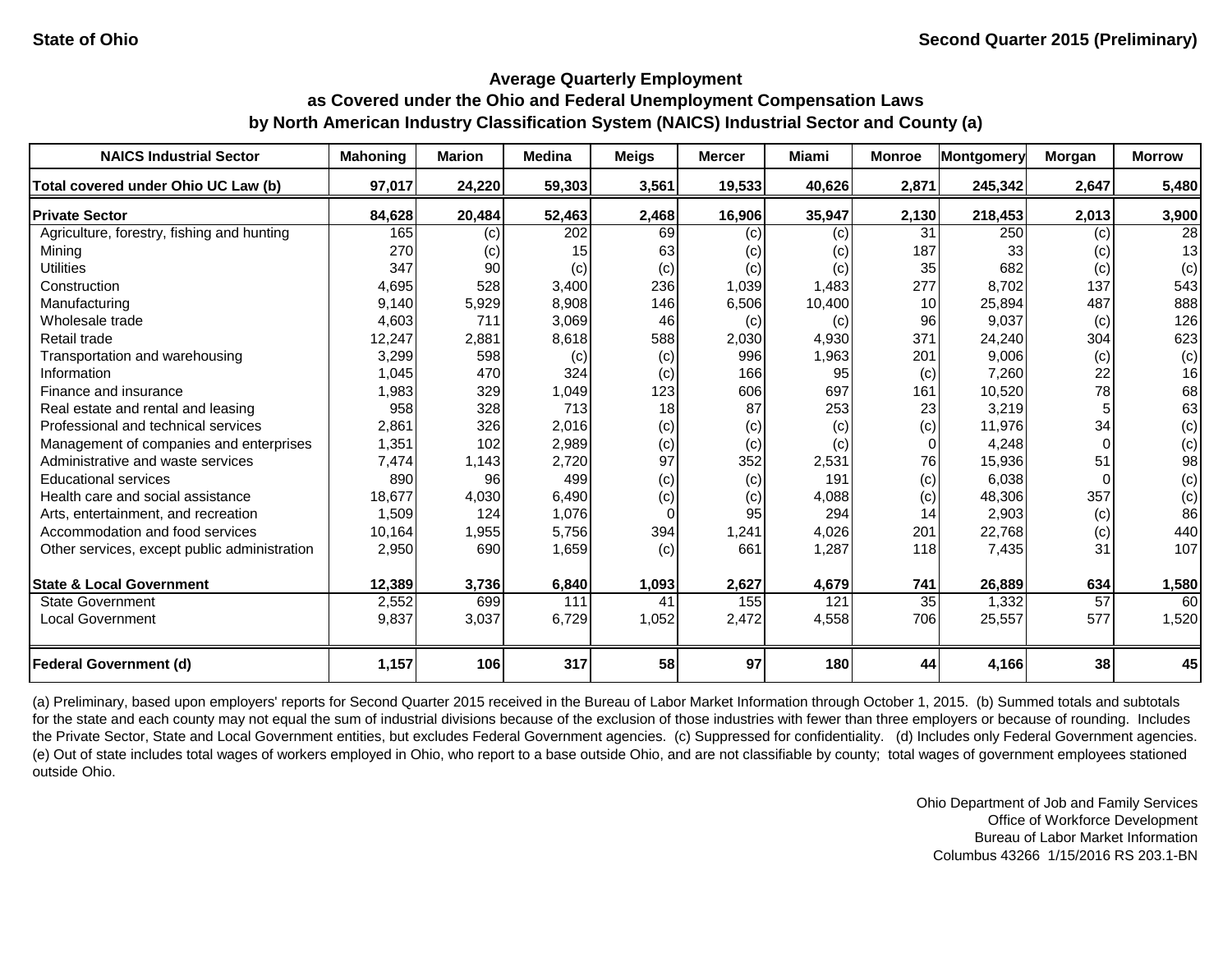| <b>NAICS Industrial Sector</b>               | <b>Muskingum</b> | <b>Noble</b> | Ottawa | Paulding | Perry           | Pickaway | <b>Pike</b> | Portage | <b>Preble</b> | Putnam |
|----------------------------------------------|------------------|--------------|--------|----------|-----------------|----------|-------------|---------|---------------|--------|
| Total covered under Ohio UC Law (b)          | 32,119           | 3,128        | 14,049 | 4,831    | 5,514           | 13,781   | 9,232       | 54,459  | 10,529        | 11,611 |
| <b>Private Sector</b>                        | 27,176           | 2,201        | 11,958 | 3,799    | 4,045           | 9,976    | 7,827       | 43,628  | 8,711         | 10,006 |
| Agriculture, forestry, fishing and hunting   | 25               | $\cap$       | (c)    | 516      | 21              | (c)      | (c)         | 152     | (c)           | (c)    |
| Mining                                       | 557              | 250          | (c)    | 14       | 164             | (c)      | (c)         | 326     | (c)           | (c)    |
| <b>Utilities</b>                             | 215              | 11           | (c)    | (c)      | 29              | (c)      | (c)         | (c)     | (c)           | (c)    |
| Construction                                 | 919              | 179          | 493    | 110      | 185             | 665      | 352         | 1,885   | 307           | 915    |
| Manufacturing                                | 2,833            | 217          | 2,204  | 1,375    | 685             | 2,241    | 906         | 10,470  | 3,122         | 3,398  |
| Wholesale trade                              | 904              | 112          | (c)    | 159      | 236             | (c)      | (c)         | 3,299   | 300           | 450    |
| Retail trade                                 | 4,939            | 328          | 1,567  | 440      | 676             | 1,434    | 1,136       | 6,380   | 1,408         | 1,102  |
| Transportation and warehousing               | 1,613            | 159          | 410    | (c)      | 62              | 506      | 161         | (c)     | (c)           | (c)    |
| Information                                  | 604              | 14           | 68     | 20       | 21              | 59       | 30          | 455     | 53            | 65     |
| Finance and insurance                        | 749              | 116          | 296    | 107      | 148             | 289      | 209         | 676     | 199           | 271    |
| Real estate and rental and leasing           | 214              |              | 136    | 25       | 21              | 80       | 38          | 576     | 65            | 29     |
| Professional and technical services          | 513              | 90           | (c)    | 63       | 92              | (c)      | (c)         | 1,378   | (c)           | 194    |
| Management of companies and enterprises      | 161              | (c)          | (c)    | $\Omega$ | 19              | (c)      | (c)         | 906     | (c)           | 0      |
| Administrative and waste services            | 1,173            | (c)          | 245    | 63       | 205             | 684      | 1,876       | 1,944   | 372           | 430    |
| <b>Educational services</b>                  | (c)              | $\Omega$     | 54     | (c)      | (c)             | (c)      | 28          | 586     | (c)           | (c)    |
| Health care and social assistance            | (c)              | 322          | 1,628  | (c)      | (c)             | (c)      | 1,422       | 5,522   | (c)           | (c)    |
| Arts, entertainment, and recreation          | 436              | (c)          | 748    | (c)      | 38              | 127      | (c)         | 841     | 23            | 120    |
| Accommodation and food services              | 3,378            | (c)          | 2,380  | (c)      | 419             | 1,326    | (c)         | 5,581   | 936           | 847    |
| Other services, except public administration | 1,192            | 75           | 413    | 110      | 159             | 267      | 175         | 1,485   | 329           | 486    |
| <b>State &amp; Local Government</b>          | 4,943            | 927          | 2,091  | 1,032    | 1,469           | 3,805    | 1,405       | 10,831  | 1,818         | 1,605  |
| <b>State Government</b>                      | 366              | 463          | 166    | 30       | $\overline{37}$ | 1,354    | 89          | 4,712   | 81            | 38     |
| <b>Local Government</b>                      | 4,577            | 464          | 1,925  | 1,002    | 1,432           | 2,451    | 1,316       | 6,119   | 1,737         | 1,567  |
|                                              |                  |              |        |          |                 |          |             |         |               |        |
| <b>Federal Government (d)</b>                | 216              | 20           | 177    | 47       | 62              | 87       | 70          | 327     | 67            | 73     |

(a) Preliminary, based upon employers' reports for Second Quarter 2015 received in the Bureau of Labor Market Information through October 1, 2015. (b) Summed totals and subtotals for the state and each county may not equal the sum of industrial divisions because of the exclusion of those industries with fewer than three employers or because of rounding. Includes the Private Sector, State and Local Government entities, but excludes Federal Government agencies. (c) Suppressed for confidentiality. (d) Includes only Federal Government agencies. (e) Out of state includes total wages of workers employed in Ohio, who report to a base outside Ohio, and are not classifiable by county; total wages of government employees stationed outside Ohio.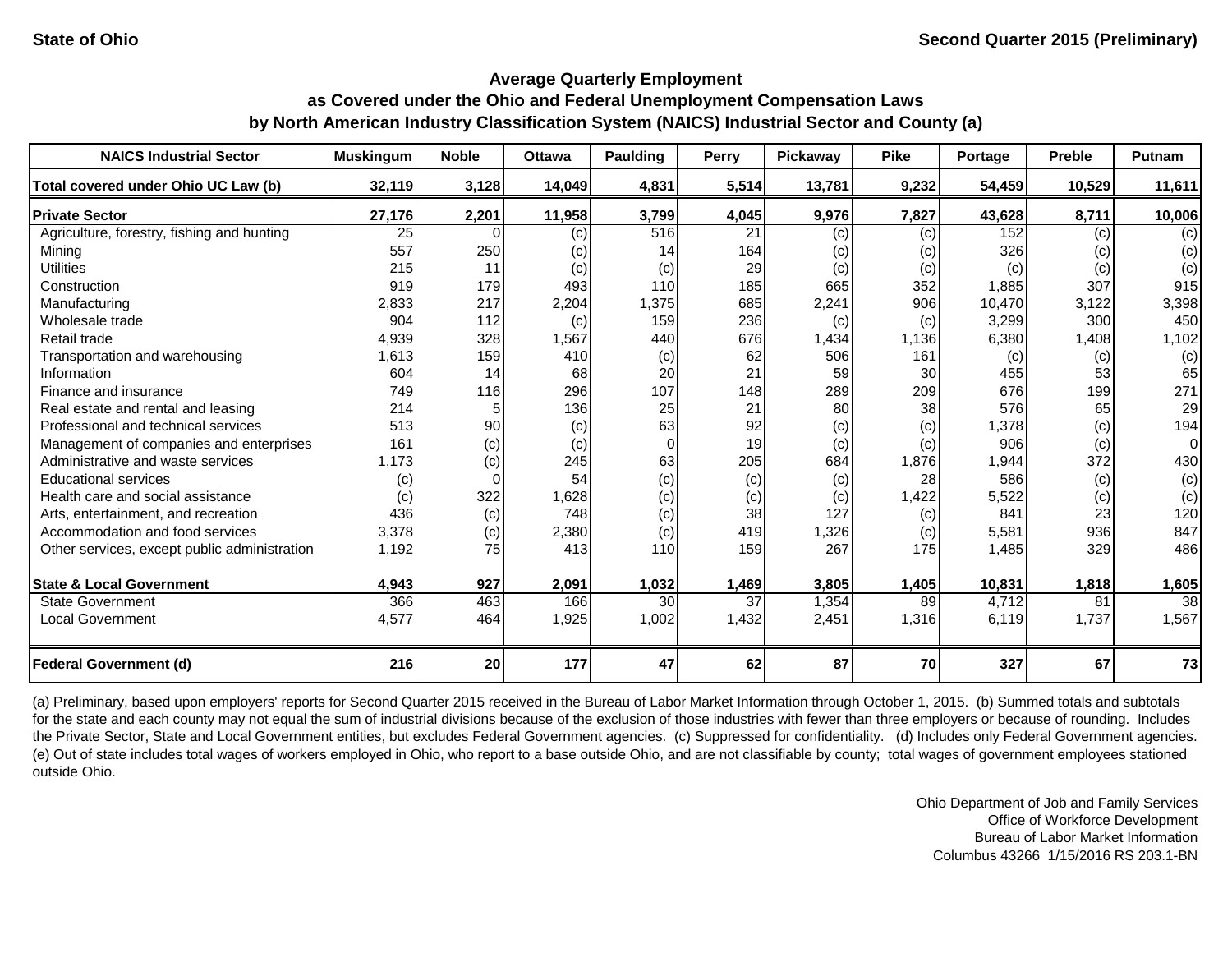| <b>NAICS Industrial Sector</b>               | <b>Richland</b> | <b>Ross</b> | <b>Sandusky</b> | <b>Scioto</b> | <b>Seneca</b>   | <b>Shelby</b>    | <b>Stark</b> | <b>Summit</b> | <b>Trumbull</b> | <b>Tuscarawas</b> |
|----------------------------------------------|-----------------|-------------|-----------------|---------------|-----------------|------------------|--------------|---------------|-----------------|-------------------|
| Total covered under Ohio UC Law (b)          | 49,954          | 26,317      | 26,217          | 23,256        | 19,311          | 27,395           | 158,328      | 262,852       | 69,719          | 36,658            |
| <b>Private Sector</b>                        | 43,011          | 21,465      | 22,975          | 18,586        | 16,795          | 24,900           | 140,449      | 236,295       | 60,587          | 31,808            |
| Agriculture, forestry, fishing and hunting   | (c)             | 74          | (c)             | (c)           | $\overline{82}$ | 110              | 367          | 77            | 112             | 135               |
| Mining                                       | (c)             | 28          | (c)             | (c)           | 143             |                  | 736          | 76            | 126             | 1,152             |
| <b>Utilities</b>                             | (c)             | 192         | 44              | 89            | 105             | (c)              | 606          | 959           | 148             | 85                |
| Construction                                 | 2,014           | 725         | 988             | 637           | 962             | 1,557            | 6,783        | 10.130        | 2,352           | 1,567             |
| Manufacturing                                | 9,732           | 4,497       | 8,943           | 1,350         | 4,131           | 11,867           | 26,797       | 29,311        | 13,187          | 7,474             |
| Wholesale trade                              | 1,775           | 537         | 627             | 336           | 731             | 1,521            | 6,218        | 13,617        | 2,001           | 1,586             |
| Retail trade                                 | 6,599           | 3,928       | 2,680           | 3,000         | 2,246           | 1,961            | 19,495       | 30,417        | 10,263          | 4,445             |
| Transportation and warehousing               | (c)             | 813         | 702             | 483           | 653             | (c)              | 3,200        | 7,885         | 2,855           | 854               |
| Information                                  | 696             | 273         | 121             | 155           | 241             | 108              | 1,569        | 3,529         | 455             | 252               |
| Finance and insurance                        | 1,112           | 457         | 505             | 616           | 407             | 324              | 5,400        | 9,188         | 1,391           | 644               |
| Real estate and rental and leasing           | 330             | 136         | 371             | 236           | 63              | 100              | 1,705        | 2,591         | 950             | 362               |
| Professional and technical services          | 828             | 266         | 409             | 507           | 318             | (c)              | 4,619        | 13,572        | 1,286           | 874               |
| Management of companies and enterprises      | 51              | 232         | 211             | 94            | 46              | (c)              | 1,175        | 15,400        | 706             | 107               |
| Administrative and waste services            | 4,022           | 914         | 911             | 556           | 470             | 1,514            | 7,570        | 17,157        | 4,063           | 1,630             |
| <b>Educational services</b>                  | 473             | 128         | (c)             | 194           | 1,242           | 168              | 2,671        | 3,869         | 571             | 177               |
| Health care and social assistance            | 7,483           | 4,855       | (c)             | 7,201         | 2,283           | 1,945            | 27,671       | 42,974        | 10,471          | 5,127             |
| Arts, entertainment, and recreation          | 489             | 237         | 313             | 80            | 140             | 77               | 2,082        | 4,639         | 931             | 512               |
| Accommodation and food services              | 4,664           | 2,653       | 1,961           | 2,517         | 1,922           | 1,421            | 16,203       | 22,402        | 6,631           | 3,768             |
| Other services, except public administration | 1,346           | 519         | 737             | 508           | 609             | 666              | 5,584        | 8,502         | 2,087           | 1,054             |
| <b>State &amp; Local Government</b>          | 6,943           | 4,852       | 3,242           | 4,670         | 2,516           | 2,495            | 17,879       | 26,557        | 9,132           | 4,850             |
| <b>State Government</b>                      | 1,400           | 1,685       | 101             | 1,385         | 268             | $\overline{202}$ | 1,254        | 4,821         | 947             | 470               |
| <b>Local Government</b>                      | 5,543           | 3,167       | 3,141           | 3,285         | 2,248           | 2,293            | 16,625       | 21,736        | 8,185           | 4,380             |
| <b>Federal Government (d)</b>                | 610             | 1,608       | 105             | 164           | 115             | 72               | 922          | 1,742         | 505             | 253               |

(a) Preliminary, based upon employers' reports for Second Quarter 2015 received in the Bureau of Labor Market Information through October 1, 2015. (b) Summed totals and subtotals for the state and each county may not equal the sum of industrial divisions because of the exclusion of those industries with fewer than three employers or because of rounding. Includes the Private Sector, State and Local Government entities, but excludes Federal Government agencies. (c) Suppressed for confidentiality. (d) Includes only Federal Government agencies. (e) Out of state includes total wages of workers employed in Ohio, who report to a base outside Ohio, and are not classifiable by county; total wages of government employees stationed outside Ohio.